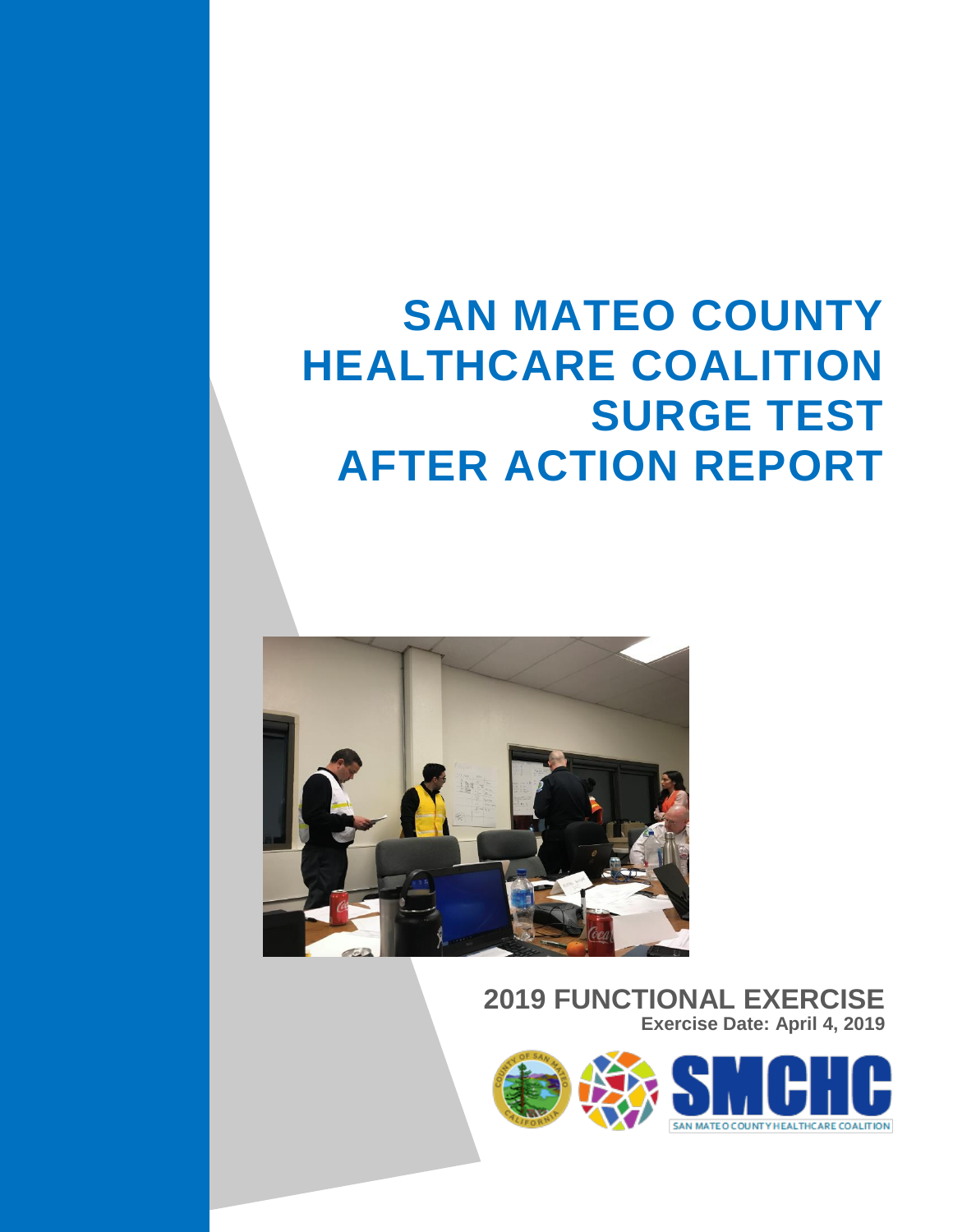

# **PREFACE**

The 2019 Coalition Surge Test was sponsored by San Mateo County Health. This After Action Report (AAR) was produced with input, advice, and assistance from the training participants.

The exercise participants include:

- Alliance Home Health and Hospice, LLC
- Atherton Endoscopy Center
- Atherton Regency
- Brookside Skilled Nursing
- Burlingame Long Term Care
- Carlmont Gardens Nursing Center
- Davita Foster City
- Davita Westborough
- Devonshire Oaks
- First Choice Home Healthcare and Hospice
- Home Health Bay Area, INC
- Hospice by the Bay
- Kaiser Permanente Redwood City
- Kaiser Permanente South San Francisco
- Menlo Park Surgical Hospital
- Millbrae Skilled Care
- Mills-Peninsula Medical Center
- Pacifica Nursing and Rehab Center
- Peninsula Post Acute
- Providence San Bruno
- Ravenswood Family Health Center
- San Mateo Medical Center
- Sequoia Hospital
- Seton Coastside Medical Center-Moss Beach
- Seton Medical Center/SNF-Daly City
- St. Francis Heights Convalescent Hospital
- Stanford Medical Center of Palo Alto
- The Sequoias
- Voralto at Menlo Park
- American Red Cross
- San Mateo County EMS Agency
- San Mateo County Office of Emergency Services

This AAR follows guidelines set forth by the United States Federal Emergency Management Agency (FEMA) Homeland Security Exercise and Evaluation Program (HSEEP).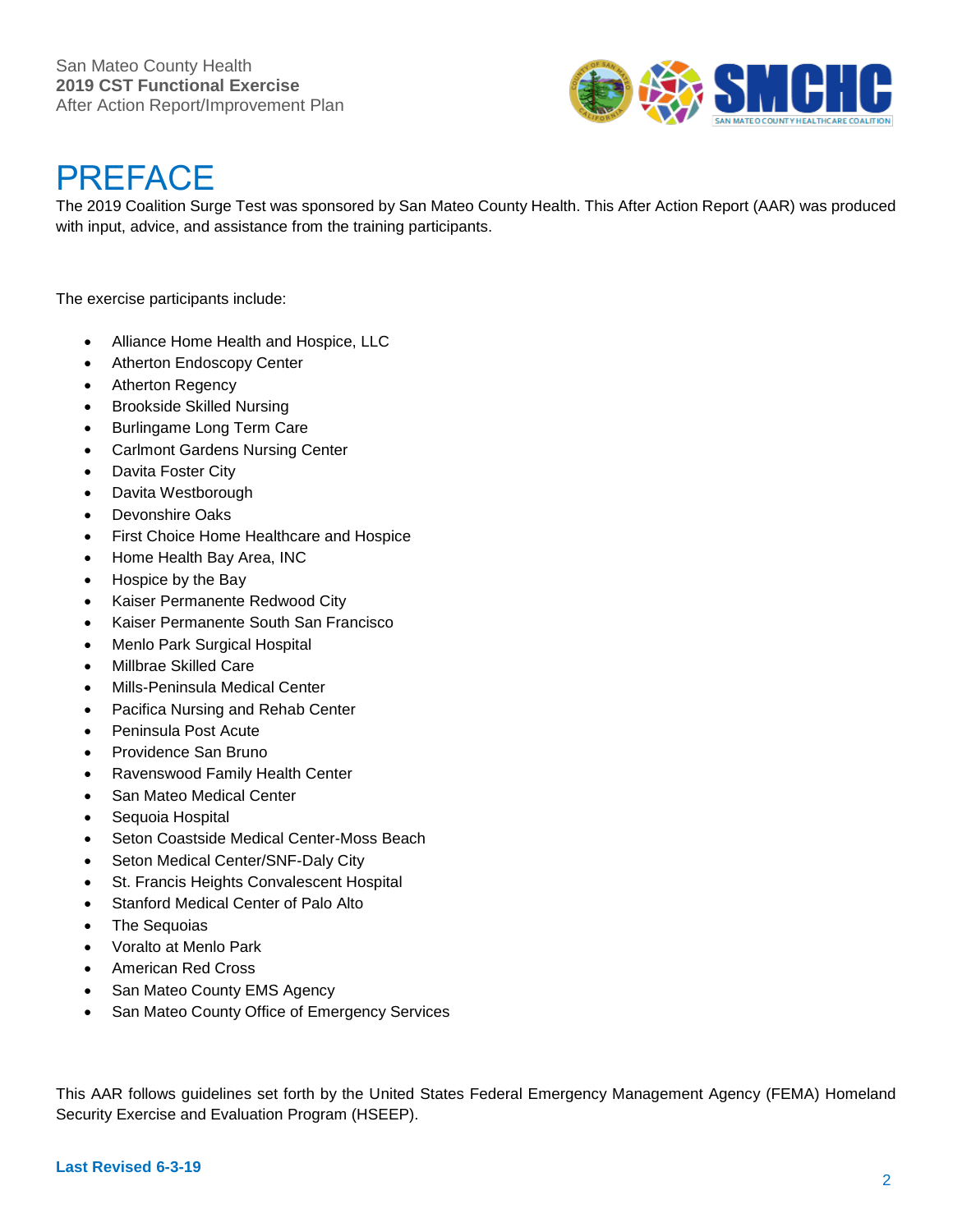

# **TABLE OF CONTENTS**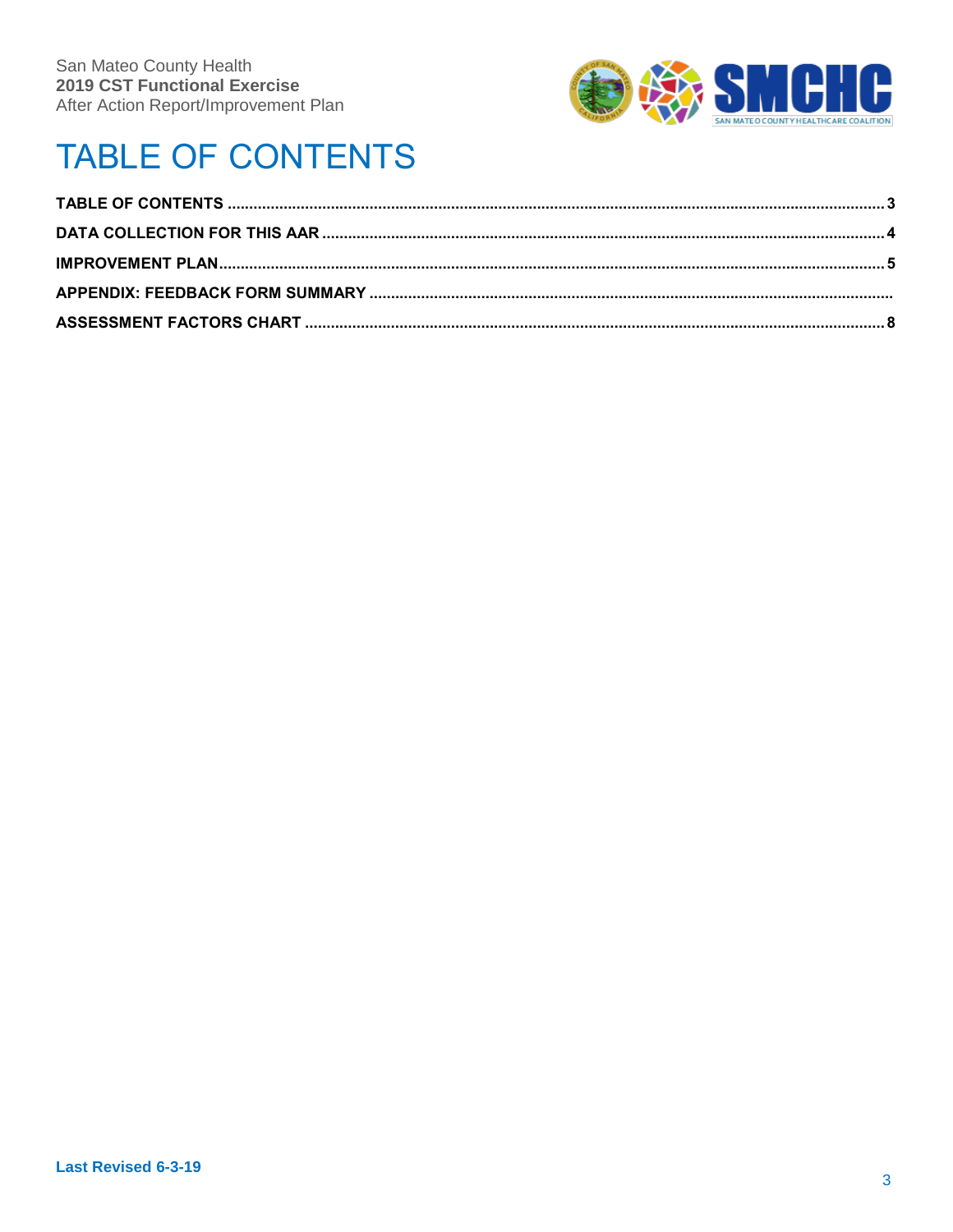

### **DATA COLLECTION FOR THIS AAR**

The data used to compile this After Action Report was based on the following:

- Participant Feedback Forms
- San Mateo County Department Operations Center (SMC DOC) Hotwash
- San Mateo County Healthcare Coalition Hotwash
- San Mateo County After Action Report Meeting
- Additional feedback collected via email and post-training
- ReddiNet Survey Responses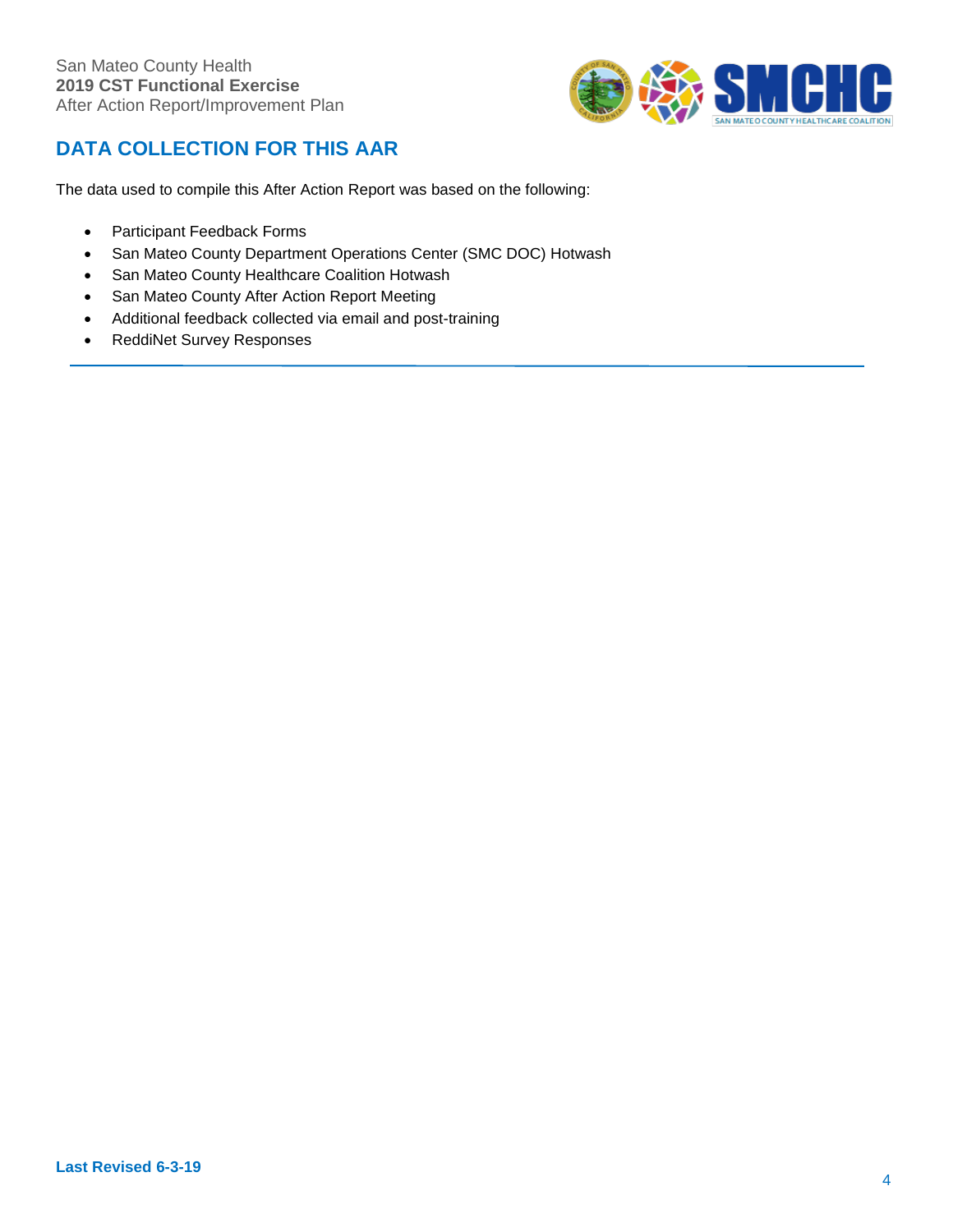

### IMPROVEMENT PLAN

This IP has been developed specifically for the San Mateo County Health System as a result of the 2019 Coalition Surge Test Functional Exercise conducted on April 4, 2019.

| <b>Issue/Area for Improvement</b>                                                                                             | <b>Corrective Action</b>                                                                                                                                                                                                                                                                                                                                                                                                                                                                                          | <b>Primary</b><br><b>Responsible</b><br><b>Organization</b> | <b>Organization</b><br><b>POC</b> | <b>Start Date</b> | <b>Completion Date</b> |  |
|-------------------------------------------------------------------------------------------------------------------------------|-------------------------------------------------------------------------------------------------------------------------------------------------------------------------------------------------------------------------------------------------------------------------------------------------------------------------------------------------------------------------------------------------------------------------------------------------------------------------------------------------------------------|-------------------------------------------------------------|-----------------------------------|-------------------|------------------------|--|
| <b>SMCHC</b>                                                                                                                  |                                                                                                                                                                                                                                                                                                                                                                                                                                                                                                                   |                                                             |                                   |                   |                        |  |
| Facilities and individuals who<br>were on the call sheet and<br>were contacted didn't answer<br>or know what was going on     | The coalition contact roster will be updated more<br>frequently to ensure the right people are on the roster<br>who will respond in case of an emergency, whether<br>it's demonstrated in an exercise or real life.                                                                                                                                                                                                                                                                                               | Coalition-All<br><b>Facilities</b>                          | Facility POC's                    |                   |                        |  |
| Staff was unfamiliar with<br>ReddiNet                                                                                         | There will be more opportunities to have in-person as<br>well as webinar based ReddiNet trainings. There is<br>the opportunity for drills once a month requiring<br>immediate participation from facilities. Additionally,<br>Emergency Management managers should have<br>their own separate training to become experts at<br>ReddiNet and therefore be responsible for their staffs<br>ability to use it. EMS is also looking into putting<br>together a step by step instruction as to how to use<br>ReddiNet. | Coalition-All<br><b>Facilities</b>                          | Facility POC's                    |                   |                        |  |
| Facilities reported their staff<br>felt ReddiNet was too time<br>consuming and hindered their<br>ability to focus on patients | Perhaps there can be a three questions assessment<br>instead of a "reply to message" option to save time.<br>Encouraging facilities to use ReddiNet more<br>frequently via weekly polls and drills will allow them<br>to become more familiar with the tool and therefore<br>save time. It may be beneficial to have each agency<br>or represented group have a scribe responsible for<br>entering information into ReddiNet to allow others to<br>focus on caring for patients.                                  | Coalition-All<br><b>Facilities</b>                          | Facility POC's                    |                   |                        |  |
| Issues with testing bed<br>evacuation                                                                                         | Increased training at evacuation sites to determine<br>the flow of evacuating patients and what their needs<br>were for transport will help smooth out this process.<br>Additionally, it will allow all facilities and their staff to<br>get a better understanding of the process and a way                                                                                                                                                                                                                      | SMC - HEP                                                   | Karishma                          |                   |                        |  |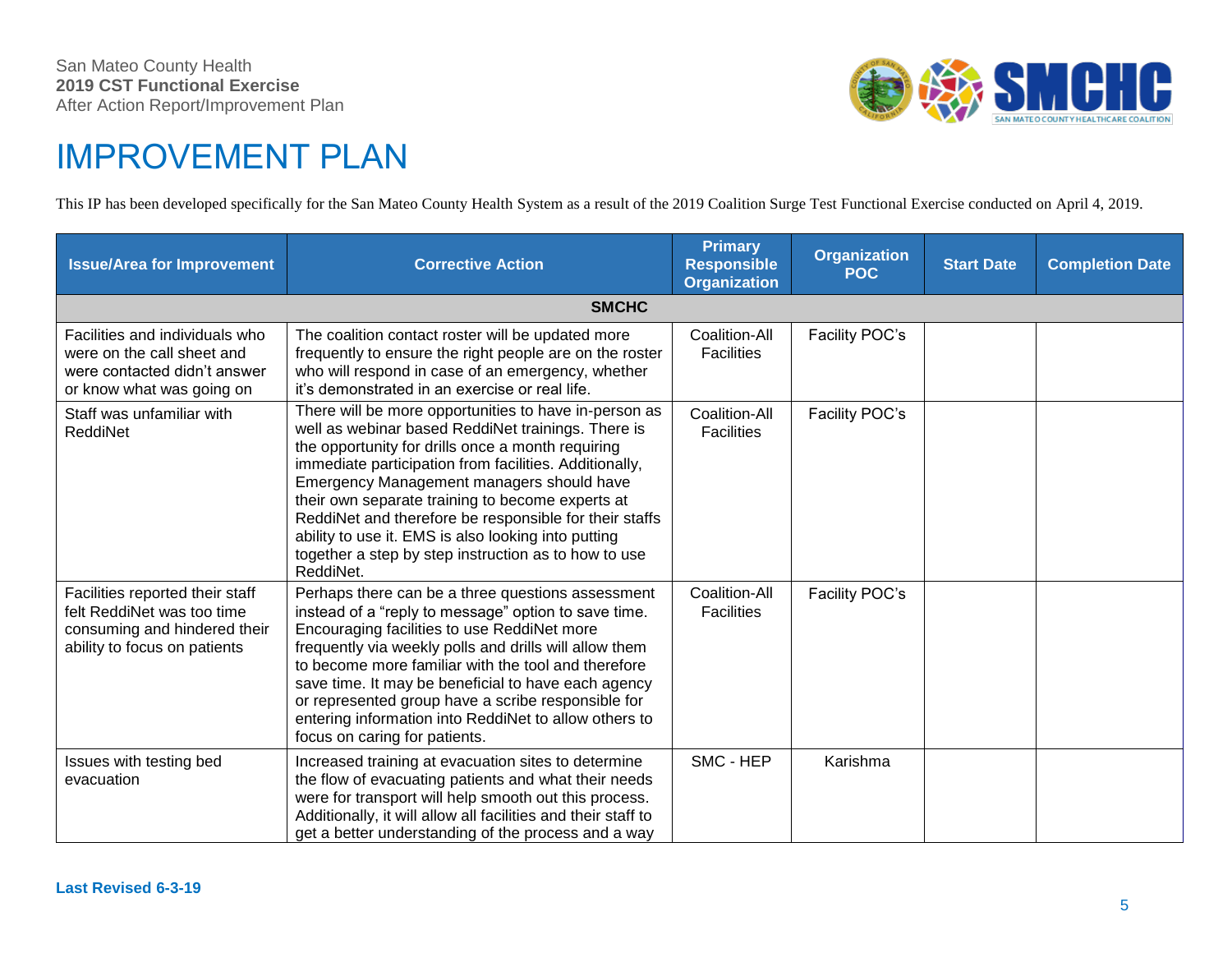#### San Mateo County Health **2019 CST Functional Exercise** After Action Report/Improvement Plan



| <b>Issue/Area for Improvement</b>                                                  | <b>Corrective Action</b>                                                                                                                                                                                                                                                                             | <b>Primary</b><br><b>Responsible</b><br><b>Organization</b> | <b>Organization</b><br><b>POC</b> | <b>Start Date</b> | <b>Completion Date</b> |  |
|------------------------------------------------------------------------------------|------------------------------------------------------------------------------------------------------------------------------------------------------------------------------------------------------------------------------------------------------------------------------------------------------|-------------------------------------------------------------|-----------------------------------|-------------------|------------------------|--|
|                                                                                    | to simplify the steps in doing so while in the event of<br>a chaotic incident.                                                                                                                                                                                                                       |                                                             |                                   |                   |                        |  |
|                                                                                    | <b>Facilities</b>                                                                                                                                                                                                                                                                                    |                                                             |                                   |                   |                        |  |
|                                                                                    | <b>Brookside Skilled Nursing</b>                                                                                                                                                                                                                                                                     |                                                             |                                   |                   |                        |  |
| Point of contacts to reach<br>other facilities became an<br>issue.                 | Having a book at the facility that contains all coalition<br>facilities and their contacts will make it easier to find<br>contacts and reach the appropriate people.<br>Additionally, the main numbers for each facility can<br>be located on ReddiNet which is helpful to reference<br>when needed. | <b>Brookside</b><br><b>Skilled</b><br>Nursing               | Elain Zolfarelli                  |                   |                        |  |
| Some staff did not know how<br>to use ReddiNet                                     | Increased ReddiNet staff training will ensure the right<br>employees know what to do in such a situation                                                                                                                                                                                             | <b>Brookside</b><br><b>Skilled</b><br>Nursing               | Elain Zolfarelli                  |                   |                        |  |
| Did not know what to do once<br>the county resources were<br>depleted              | Having training and meetings that showcase the<br>capabilities of each facility as well as the resources<br>within the county other than facilities, will be<br>informative in understanding what resources are<br>available to the coalition                                                        | SMC-HEP                                                     | Karishma Patel                    |                   |                        |  |
| <b>Kaiser South SF</b>                                                             |                                                                                                                                                                                                                                                                                                      |                                                             |                                   |                   |                        |  |
| Administrators on call we're<br>overwhelmed and/or confused                        | It would be beneficial to have more trainings for the<br>administrators on call so they can operate ReddiNet,<br>know the procedures, and teach those who need to<br>know as well.                                                                                                                   | Kaiser South<br><b>SF</b>                                   | Michael<br>Machado                |                   |                        |  |
| <b>San Mateo Medical Center</b>                                                    |                                                                                                                                                                                                                                                                                                      |                                                             |                                   |                   |                        |  |
| Became evident the night staff<br>was not as prepared as the<br>day staff          | Increased and better training for the night staff would<br>ensure that the entire staff at the facility are aware of<br>what to do, who to contact, and how to access<br>ReddiNet.                                                                                                                   | San Mateo<br>Medical<br>Center                              | Ava Carter                        |                   |                        |  |
| <b>Sequoias Portola Valley</b>                                                     |                                                                                                                                                                                                                                                                                                      |                                                             |                                   |                   |                        |  |
| The exercise demonstrated<br>gaps of policy/opinion as to<br>how to best deal with | The facility should have a discussion to consider<br>plans and policies that can best address how to<br>transport and place patients. The facility should                                                                                                                                            | Sequoias and<br>SMC-HEP                                     | Viji Natarajan                    |                   |                        |  |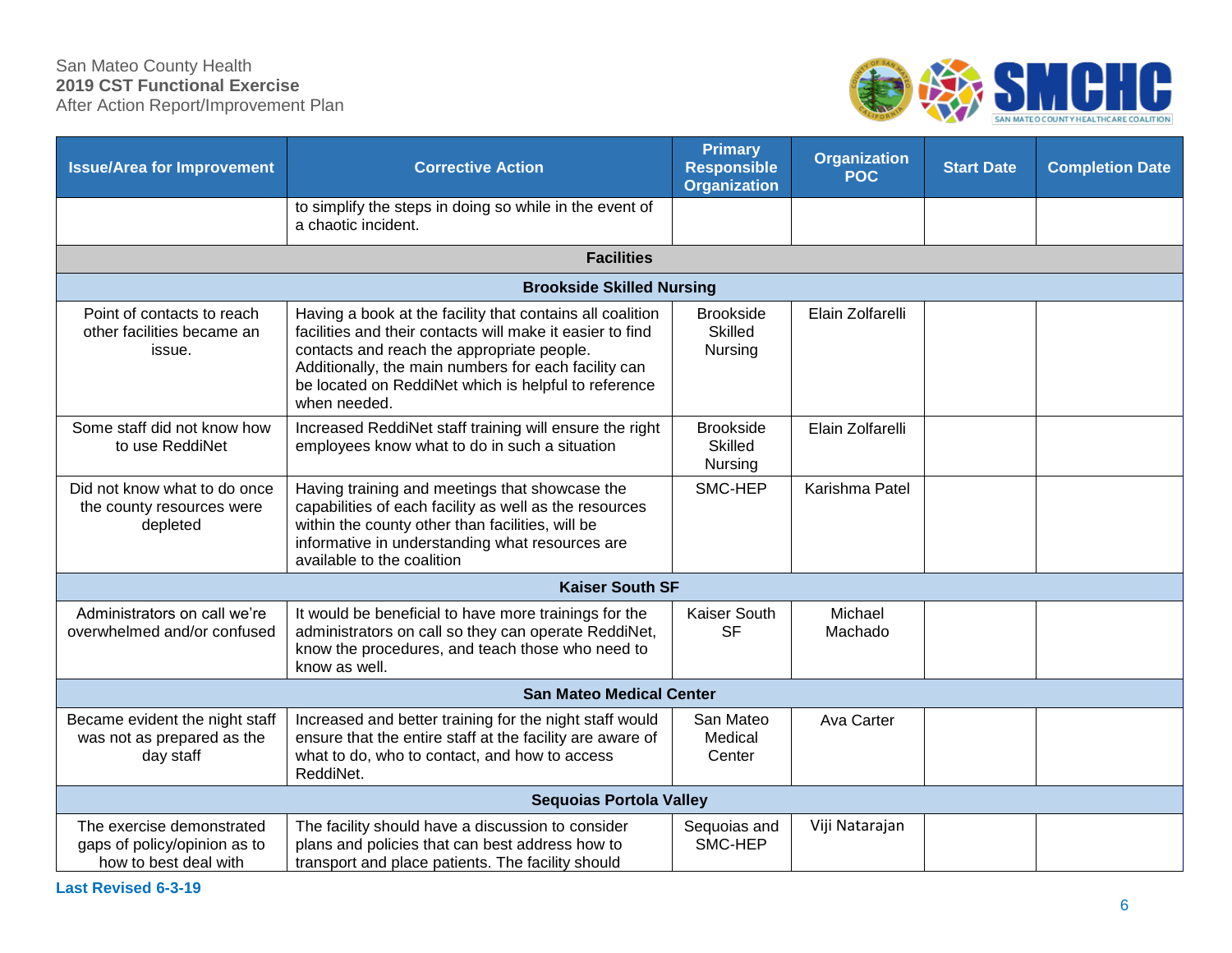#### San Mateo County Health **2019 CST Functional Exercise** After Action Report/Improvement Plan



| <b>Issue/Area for Improvement</b>                                                                                                                   | <b>Corrective Action</b>                                                                                                                                                                                                                                                                                                                                                                                                                                     | <b>Primary</b><br><b>Responsible</b><br><b>Organization</b> | <b>Organization</b><br><b>POC</b> | <b>Start Date</b> | <b>Completion Date</b> |  |
|-----------------------------------------------------------------------------------------------------------------------------------------------------|--------------------------------------------------------------------------------------------------------------------------------------------------------------------------------------------------------------------------------------------------------------------------------------------------------------------------------------------------------------------------------------------------------------------------------------------------------------|-------------------------------------------------------------|-----------------------------------|-------------------|------------------------|--|
| transportation, bed placement,<br>and staff trained for ReddiNet.                                                                                   | reach out to Karishma to receive a ReddiNet training<br>for the staff.                                                                                                                                                                                                                                                                                                                                                                                       |                                                             |                                   |                   |                        |  |
| <b>Seton</b>                                                                                                                                        |                                                                                                                                                                                                                                                                                                                                                                                                                                                              |                                                             |                                   |                   |                        |  |
| Experienced challenges with<br>ReddiNet                                                                                                             | Increased staff training as well as having staff<br>frequently maneuver through ReddiNet to build<br>conformability and allow multiple individuals to use.                                                                                                                                                                                                                                                                                                   | SMC-HEP                                                     | Karishma Patel                    |                   |                        |  |
| When trying to update<br>information into ReddiNet via<br>capabilities survey, past<br>information was erased                                       | For exercise purposes, SMC HEP will take the latest<br>update from each facility. This will be used to<br>evaluate a facility. Perhaps, another form can be built<br>to record just the numbers.                                                                                                                                                                                                                                                             | SMC-HEP                                                     | Karishma Patel                    |                   |                        |  |
| <b>EMS</b>                                                                                                                                          |                                                                                                                                                                                                                                                                                                                                                                                                                                                              |                                                             |                                   |                   |                        |  |
| DOC forms were prepopulated<br>with past exercise names and<br>participants                                                                         | Documents and forms will be cleaned out and<br>updated to reflect the objectives and abilities of the<br>DOC. This will be included in the go box for EMS.                                                                                                                                                                                                                                                                                                   | SMC - HEP                                                   | Karishma                          |                   |                        |  |
| Planning team had challenges<br>getting in touch with coalition<br>members (confirming<br>participation, points of contact,<br>answering questions) | There will be more individual contact earlier on in the<br>exercise planning process to establish a participant<br>list. Obtaining points of contact will be a requirement<br>early on with a clear deadline, if facilities do not<br>submit this information they will not be participating in<br>the exercise. To answer questions, the coalition lead<br>will have a conference call for all facilities to join and<br>voice their concerns or questions. | SMC - HEP                                                   | Karishma                          |                   |                        |  |
| Issues with testing bed<br>evacuation                                                                                                               | Increased training at evacuation sites to determine<br>the flow of evacuating patients and what their needs<br>were for transport will help smooth out this process.<br>Additionally, it will allow all facilities and their staff to<br>get a better understanding of the process and a way<br>to simplify the steps in doing so while in the event of<br>a chaos incident.                                                                                 | SMC - HEP                                                   | Karishma                          |                   |                        |  |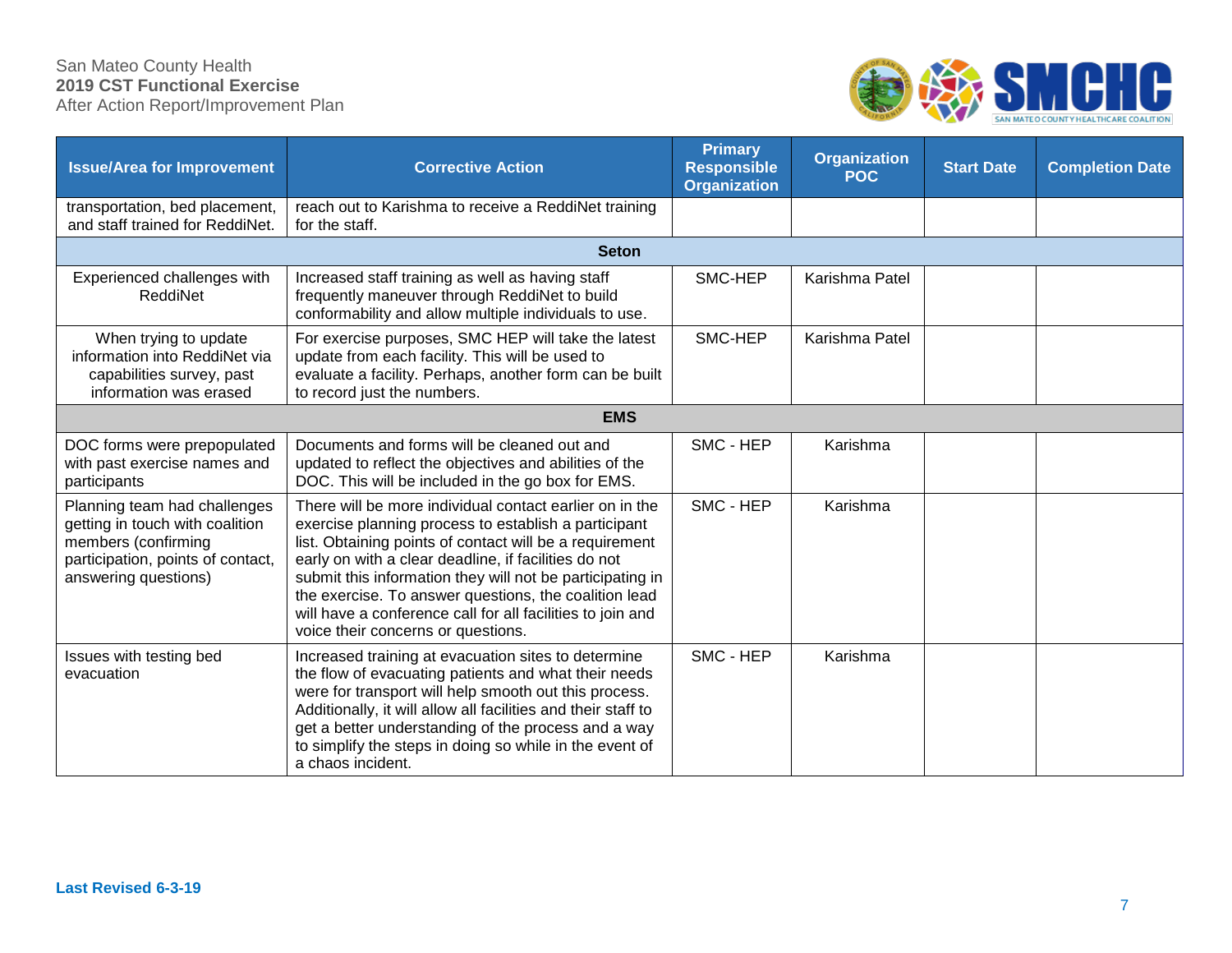

### APPENDIX A: FEEDBACK FORM SUMMARY

#### **Participant Feedback Ratings**

| <b>Assessment Factor</b>                                                                                                                  | <b>Strongly</b><br><b>Disagree</b> | <b>Disagree Neutral</b> |    | <b>Agree</b> | <b>Strongly</b><br><b>Agree</b> |
|-------------------------------------------------------------------------------------------------------------------------------------------|------------------------------------|-------------------------|----|--------------|---------------------------------|
| Pre-exercise briefings were informative and provided the necessary<br>information for my role in the exercise                             | $0\%$                              | $0\%$                   | 0% | 42%          | 58%                             |
| Exercise participants included the right people in terms of level and mix of<br>disciplines                                               | $0\%$                              | $0\%$                   | 8% | 42%          | 50%                             |
| Participants were actively involved in the exercise                                                                                       | 0%                                 | $0\%$                   | 0% | 0%           | 100%                            |
| Exercise participation was appropriate for someone in my field with my<br>level of experience/training                                    | $0\%$                              | $0\%$                   | 0% | 25%          | 75%                             |
| The exercise increased my understanding about and familiarity with the<br>capabilities and recourses of other participating organizations | $0\%$                              | 0%                      | 0% | 33%          | 67%                             |
| The exercise provided the opportunity to address significant decisions in<br>support of critical mission areas                            | $0\%$                              | $0\%$                   | 0% | 25%          | 75%                             |
| After this exercise, I am better prepared to deal with the capabilities and<br>hazards addressed                                          | $0\%$                              | 0%                      | 0% | 42%          | 58%                             |
| I would participate in future exercises of this type                                                                                      | $0\%$                              | 0%                      | 0% | 0%           | 100\%                           |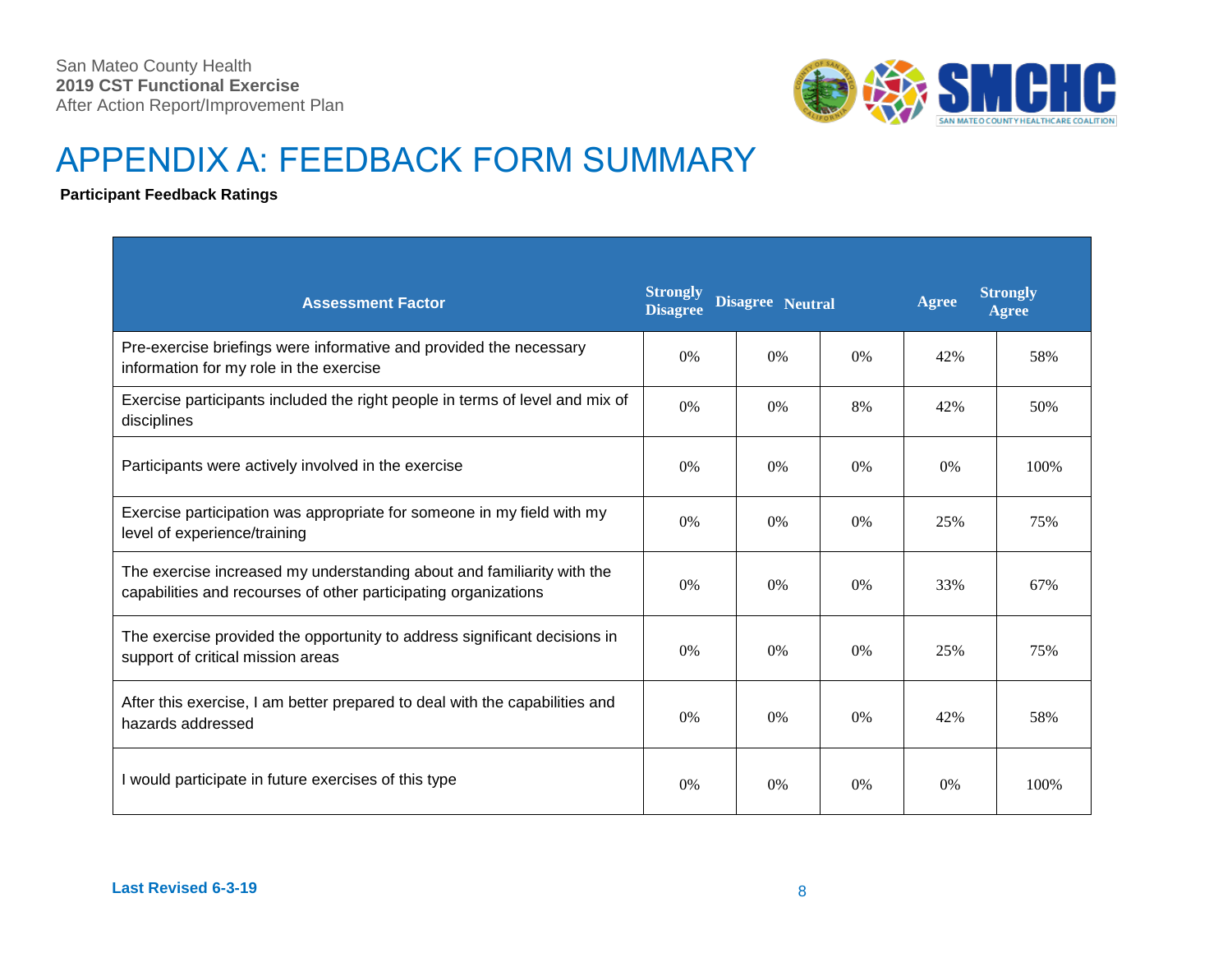



#### Assessment Factors